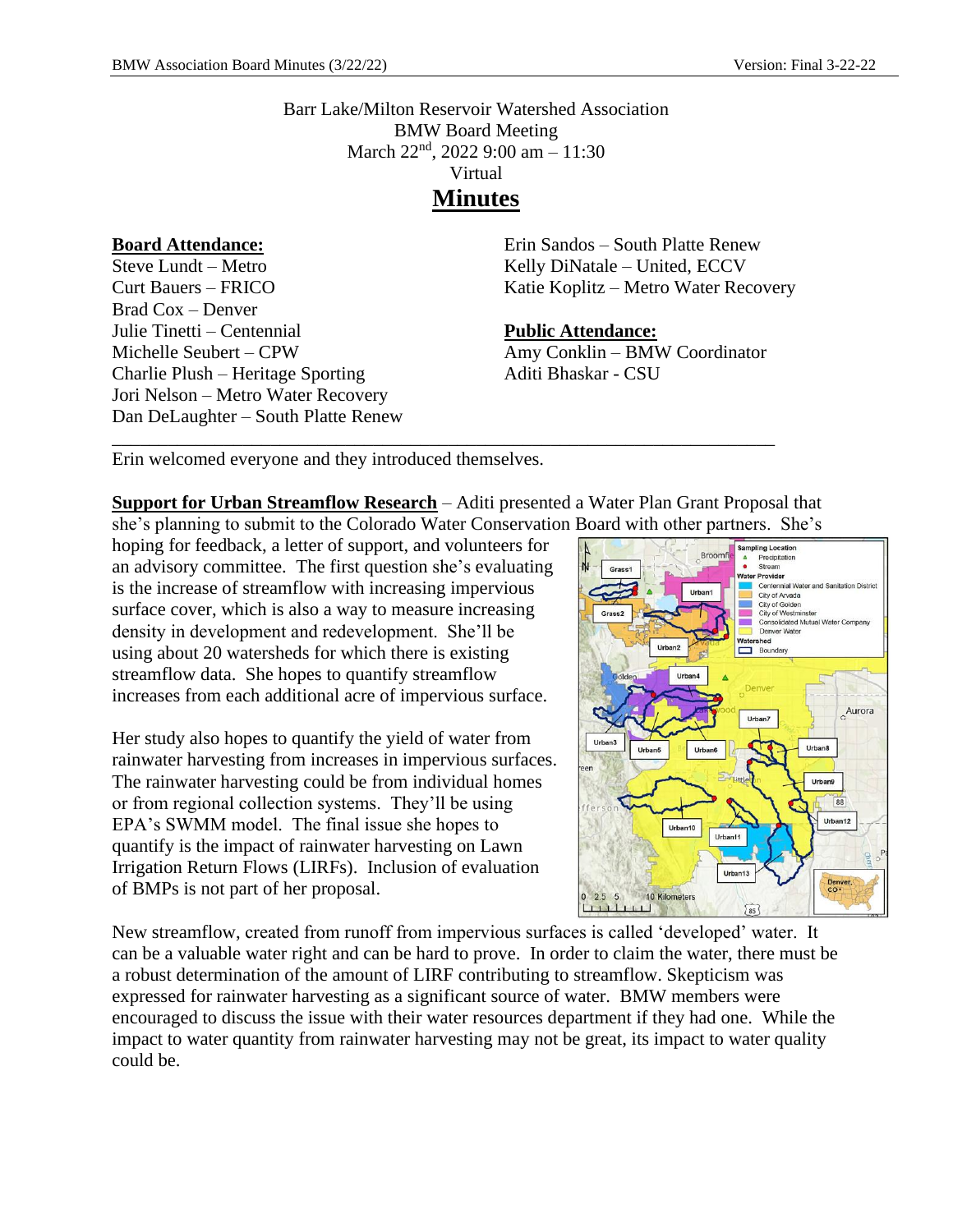Erin said that the Board would discuss support for the grant and get back to Aditi about a letter of support. There was consensus to provide a letter of support. There wasn't consensus for BMW to contribute financially. It makes sense to get more information about flows in urban streams and for determining water quality. It was suggested that she approach the Metro Basin roundtable about additional funding.

**Coordinator Succession** – **Curt** has been leading the effort to find a new coordinator. So far, Jane Clary and Diane Kielty are the only potential candidates. The subcommittee will meet with Diane and Jane and make a recommendation next month. There was consensus not to pursue a formal RFP. Shonnie Cline, with Corona Consulting, may be another candidate. All three (3) candidates will be contacted before the next meeting when a recommendation will be made to the Board. Jane Clary is the coordinator for Big Dry Creek Watershed Association who is a member of BMW which may be a conflict of interest. **Steve** will ask Craig Wolf if there's anyone at GEI who may be interested in being a candidate. Everyone should let Curt know if they have any other recommendations.

**Stormwater Sampler** – The BMW stormwater sampler is in flux. We need to consider negotiating a contract with GEI to do the storm sampling but we're not sure when the sampler will be relocated to its final resting place. We also need to add in a new analytical lab since Metro is no longer accepting outside samples. GEI has also sent their memo on the stormwater sampling results, included in the packet.

Steve reported that we need to get ready for 2022 stormwater monitoring. It usually starts in April and goes through about October. We'll be moving the sampler soon. The concrete pad is being poured and an underground conduit for the sampling hose is being dug. There will be a cost for GEI to move the sampler back and calibrate it. Since Metro is no longer doing analyses for outside groups, this year there'll be a new lab for the stormwater sampling and additional costs. Metro was donating the analyses as in kind. For this year, BMW will have to pay for the analyses. Sampling costs will be based on the number of parameters we include. Sampling costs could be an additional several thousand dollars. Brad reported that their stormwater samples are running about \$400 per storm event.

Steve went over the BMW Stormwater report which shows the hydrograph for each storm. GEI would target the first flush storm event which can be hard to capture. Sometimes an early snowmelt will be the first flush but it's still too cold to sample. He noted that Denver was already out doing street sweeping in advance of our latest storm. Good work, Brad, et al. GEI collects composite samples over the course of the storm. Our report is very similar to the reports they produce for the joint task force at their five (5) stations. It's easy to compare storm data because the form of the report is the same and the storm events are the same at all the stations.

Precipitation data from Metro was recorded and included in the report but there is some discrepancy between the Metro data and the data collected at Ruby Hill. Brad suggested reaching out to the SPUR campus to see if they are or will be collecting precipitation data. We had a lot of storms in the spring last year and very few in the late summer.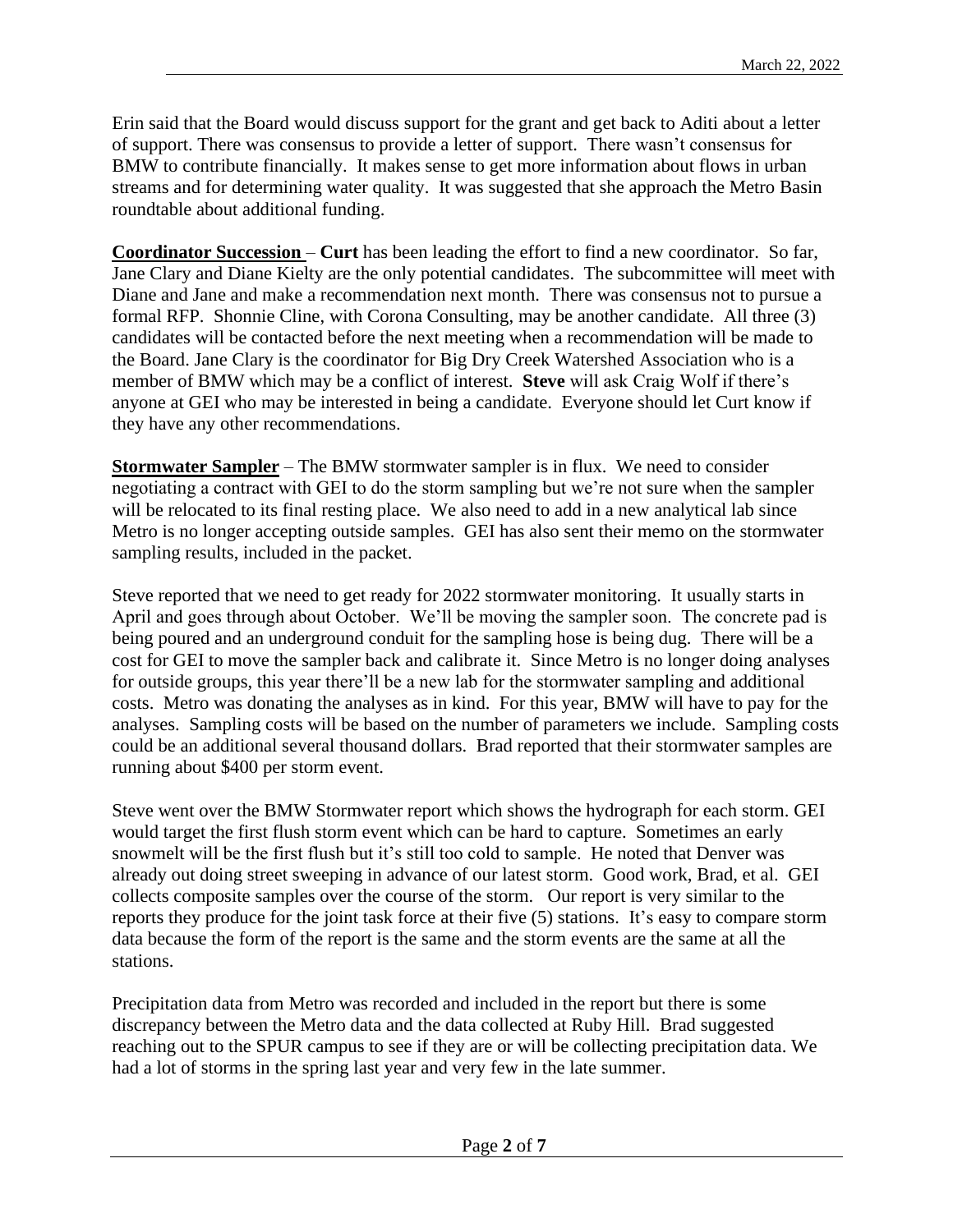Phosphorus (P) concentrations were generally under 1 mg/L. Sometimes the P concentrations are higher in April and taper off over the year. Brad sees the same sorts of results from the stations in the Joint Task Force. We may be able to reduce some of the analyses we run in 2022. Results of the 2021 stormwater data analyses seem typical and consistent with previous results. Metro is discharging around 0.3 mg/L of P in their effluent. It will be interesting to see what happens to stormwater P results when South Platte Renew reduces P in its effluent.

The 2021 results are all within the ranges typically seen in the river and in the Burlington canal. P concentrations of 0.25 mg/L is typical for the river in the summer. The goal for Barr and Milton is 0.1 mg/L or lower. The standard for the river is 0.17 mg/L. The numbers are still above the standards but are not unusual. About half of the P concentration is ortho P which is readily available. GEI does a 5-year summary and a comprehensive analysis of all the data. There are downward trends in pollutant concentrations.

**Steve** will follow up with Craig and will share the contract when its ready. It might require an email vote.

**Update on P Free Fertilizer Coalition** –Steve reported that he attended the Colorado Association of Lawn Care Professionals' (CALCP) spring training conference. It was a productive event with him contacting people at the Colorado Department of Agriculture. He will prepare curriculum for a class for continuing education credits around using P free lawn fertilizers. He will also make a presentation at the next CALCP conference. He made a presentation to the Cherry Creek Basin Water Quality Authority who will likely vote to join the coalition. He presented to the South Metro Water Supply authority. They are focused on quantity, but they also understand the connection between quantity and quality. There were some questions but mostly they were very supportive. They concurred that the next steps are to keep getting the word out and get others to use our materials. The City of Aurora is using our materials. There was a meeting with CPR regarding radio ads. A Billboard will go up April 4<sup>th</sup>

through May  $2<sup>nd</sup>$ . There's some traction building for educating and reaching out to landscapers. He hasn't been able to connect with the ACE Hardware representatives and will keep working on it. Fertilizers and other garden supplies are already being promoted in stores in anticipation of the gardening season. Website for P free lawn fertilizer is up and running now,



<https://lovecoloradowater.org/care/> .

CU Denver students are working on P free lawn fertilizers. They are developing a QR code for a survey. They're also doing some estimates on lawn areas and applying lawn fertilizers.

**I&E Committee Update -** Michelle reported that she's working with Juanantonio on the boating surveys and on the carp tournament. She's working on the grant for Lake Appreciation Day (LAD) on July 9<sup>th</sup>. She'll need letters of support for the grant. **Michelle** will send Erin and Amy last year's letter. We have a flyer for the carp tournament that we can distribute at the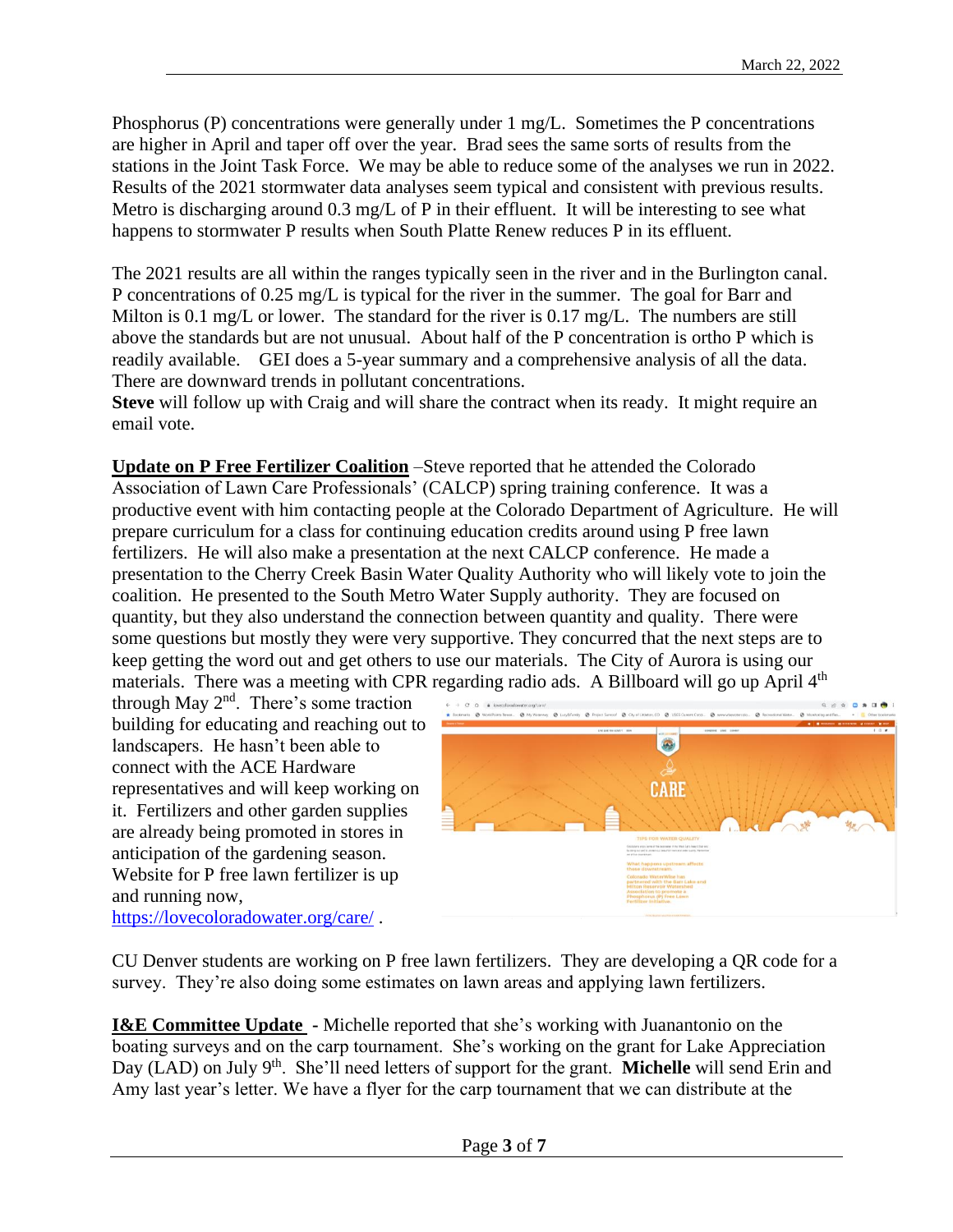International Sportsman Convention. The tournament will be open to 25 boats and 25 people from shore. **Steve** needs some review of the flyer. There are some details that need to be finalized. The Game Warden wanted us to look into finding someone to donate the fish to rather than taking them to be composted. The wildlife sanctuary wasn't interested. We can have **Juanantonio** look into other alternatives. There may be liability concerns with donating them for human consumption. The Game Warden just wanted us to try to find a better alternative. Steve spoke with a professional bow-fisher guide, and he was very excited. He can help us promote the event. Hopefully Charlie can help, too. Juanantonio was going to reach out the bow fishing association. They might want a booth at the event. Registration may go fast so there will need to be some coordination. Sign up Genius is pretty easy to work with and should help with the coordination.

Steve talked about the bike tours he's setting up through Water 22. He's teaming with WECO and Bike to Work Day in June. Water 22 is planning a big get together at Confluence Park. He's going to lead a tour from Confluence Park to the Burlington canal. He'll work with the new RINO Art Park and Donny Roush will help as well. We may also get a promotion event at a Rockies Game through Water 22. The I&E Committee will be meeting monthly for the next few months because there is so much going on.

**Technical Committee Meeting** – Erin reported that the next meeting will be March  $31<sup>st</sup>$ . The meeting will review the stormwater monitoring for 2021. Erin reached out to Joni Nuttle at CDPHE to get her to engage with us on technical issues but hasn't heard back yet.

**Watershed Plan Update** – **Erin** will schedule a kick off meeting for updating the Watershed Plan and the water quality and organizational goals. Steve shared a quick history of the Watershed Management Plan. The first plan was finalized in 2006 and followed EPAs 9 requirements and was 88 pages long. In 2017 the plan was updated. It took about 2 years to finalize the update in part because it was shortened to 36 pages. The concept is to update the plan periodically to document what's been done and what's coming up next and is intended to complement the Implementation Plan. When completed the updated water quality and organizational goals will be updated on the web page. Next month the Board will review the proposed goals.

# **Updates/Action Items**

Chair's Report – Discussion of Hybrid meetings –The Board discussed the issue with input in support of in person options but keeping a hybrid option. The next meeting will have an in person option at South Platte Renew.

Erin also discussed a review of the Lift Station Site Location Application for the Foxridge Farm Wastewater Treatment Plant conducted by Brown and Caldwell for us. Brown and Caldwell didn't see any big issues. **Erin** will send out the report via email and look for an approval from the Board.

Steve reminded the group that there will need to be some actions taken as part of the Regulation 31 hearing coming up in the fall. **BMW** will apply for party status. The CLRMA spring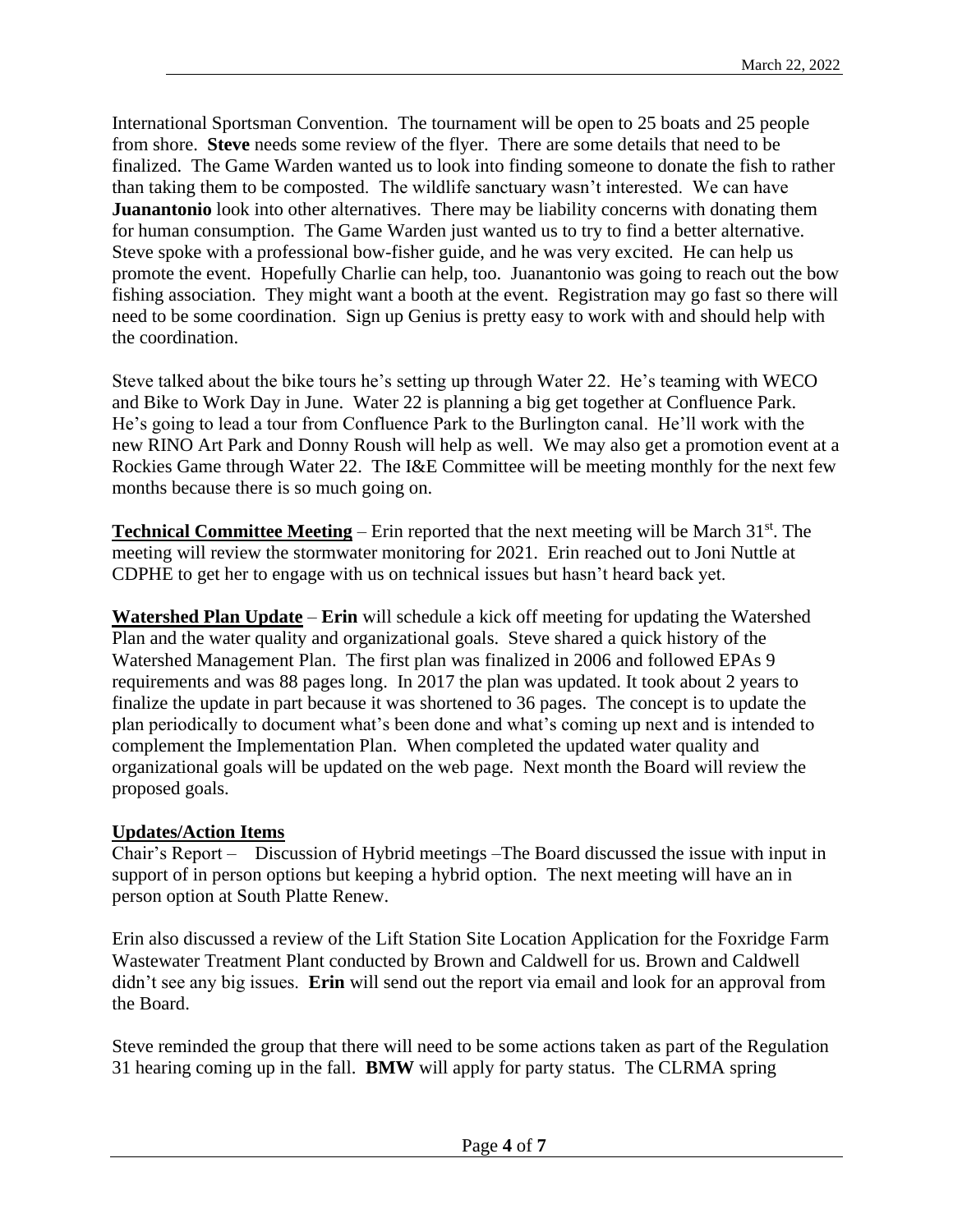luncheon will be focused on the revisions to the nutrient lake standards. Activity will increase in the summer.

Environmental Justice Activists (EJA) submitted a petition, which was granted, to review the decision made regarding the use protected, reviewable status of 3 segments; Segments 15 and 1a of the South Platte River and the Clear Creek segments. They want the decision reversed. For BMW members, the key is to share information about what each individual member is doing. BMW wasn't a party for the original hearing. EJA is looking for data to be used at the hearing. This is one of the few times an outside request for a hearing has been granted. There is confusion about how the information will be used and if all the impacted parties have been contacted. Metro is trying to figure out how to handle the hearing. This is a really tight turnaround for a data call and caution is recommended in submitting new data. **Katie** will share information about the hearing at the next meeting.

Treasurer's Report -As of February 28<sup>th</sup>, 2022 the balance is \$270,121.19.

| The Profit and Loss                                             | <b>Checks for Signature in March</b> |      |                                 |
|-----------------------------------------------------------------|--------------------------------------|------|---------------------------------|
| statement and bank<br>reconciliation<br>statements are included | 2208 - GEI                           |      | 1,684.25 Stormwater monitoring  |
|                                                                 | 2209 - Stuido 4130                   |      | 302.50 Website maintenance      |
|                                                                 | 2210 - Amy Conklin                   | - SS | 3,556.50 Feb. 2022 Coordinating |
|                                                                 |                                      |      |                                 |

in the packet. They show that there has been very little revenue so far. **Michelle and Amy** will be working on sending membership dues invoices in April. All expenses since the last meeting are within budget and will be recorded as part of the minutes.

Michelle reported that she met with Chris last month and will meet with him again next month. In the meantime, Michelle would like to get added as a signatory to the bank account. In order to do that, she'll need minutes that show she is approved to be added to the account. The Board voted via email to approve the following addition to the minutes:

"The Board authorizes the Treasurer, Michelle Seubert to be added as a signer to the BMW Bank account. The TBK Bank company ID is 651250027."

Coordinator Updates (Amy C.) – There was a unanimous approval of the January  $25<sup>th</sup>$ , 2022 Board meeting minutes. Amy encouraged everyone to check out the new photos on the pages of the website, [www.barr-milton.org.](http://www.barr-milton.org/)

# **Next Meetings**

- Technical Committee meeting **March 31st, 2022, virtual**
- I/E Committee Meeting **April 5th, 2022 10 am to 11:30 at Barr Lake State Park and/or virtual**
- Board Meeting **April 26th, 2022, 9 am, South Platte Renew and virtual**
- Stakeholder Meeting **June 28th, 2022, Heritage Sporting Club, in person, on Milton Reservoir**

**BMW Board Topic 2022 Schedule** 

Keep meetings hybrid format – at SP renew w virtual option. Erin will be virtual host **January** –

4<sup>th</sup> I&E Meeting 25<sup>th</sup> Board Meeting Suncor permit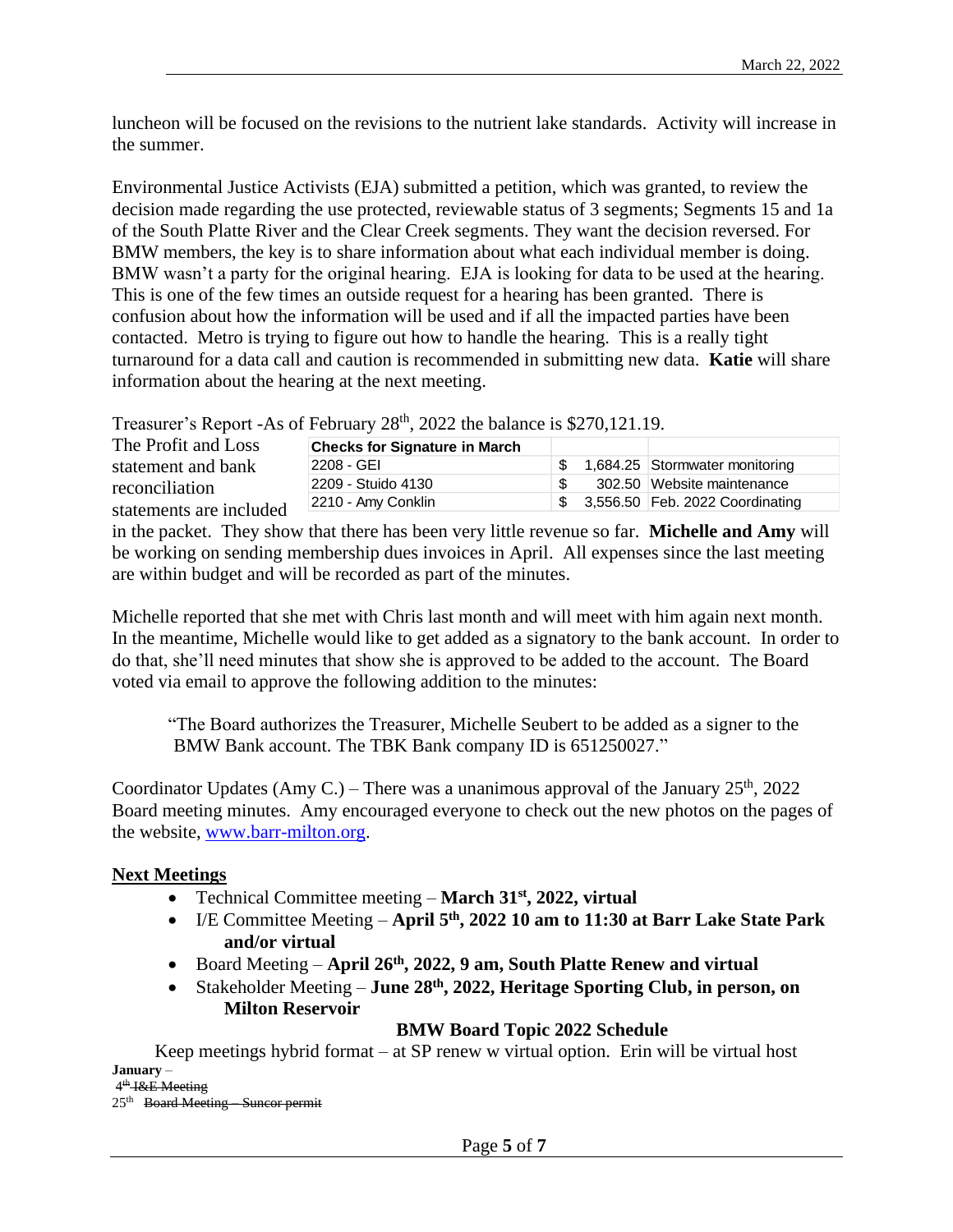27<sup>th</sup> Technical Committee Meeting – model update discussion

#### **February** –

2 – 4 Pro Green Expo 22nd Stakeholder Meeting – Urban waterway flow sources presentation

#### **March** –

<sup>1st</sup> Information and Education Committee Meeting 22<sup>nd</sup> Board Meeting – USGS gage presentation and decision (withdrawn) 31<sup>st</sup> Technical Committee Meeting

# **April** –

5<sup>th</sup> Information and Education Committee Meeting  $26<sup>th</sup>$  Board Meeting – Water Quality (and Organization?) Goals discussion

### **May** –

3<sup>rd</sup> Information and Education Committee Meeting  $24<sup>th</sup>$  Board Meeting – Goals decision 26<sup>th</sup> Technical Committee Meeting

### **June** -

 $28<sup>th</sup>$  Stakeholder Meeting/Watershed Tour – at Milton, on the water.

# **July** –

5<sup>th</sup> Information and Education Committee Meeting 9<sup>th</sup> Barr Lake Appreciation Day 26th Board Meeting – Insurance discussion, Coordinator 1st reading 28<sup>th</sup> Technical Committee Meeting

**August** – 23rd Board Meeting – 2022 hearing prep, New Coordinator on Board?

# **September** –

6<sup>th</sup> Information and Education Committee Meeting 27<sup>th</sup> Annual Meeting and BBQ 22nd Technical Committee Meeting

**October** – 25<sup>th</sup> Board Meeting – 2022 Hearing prep

#### **November** –

1<sup>st</sup> Information and Education Committee Meeting 29th Potential Board meeting/retreat – New Coordinator?

# Standing(-ish) Agenda Items

- P Free Lawn Fertilizer coalition
- **I&E** Committee
- TC Committee stormwater monitoring gage
- Chair, Treasurer, and Coordinator reports
- Modeling effort/watersheds coordination
- IP Projects
- Permit tracking Brown and Caldwell